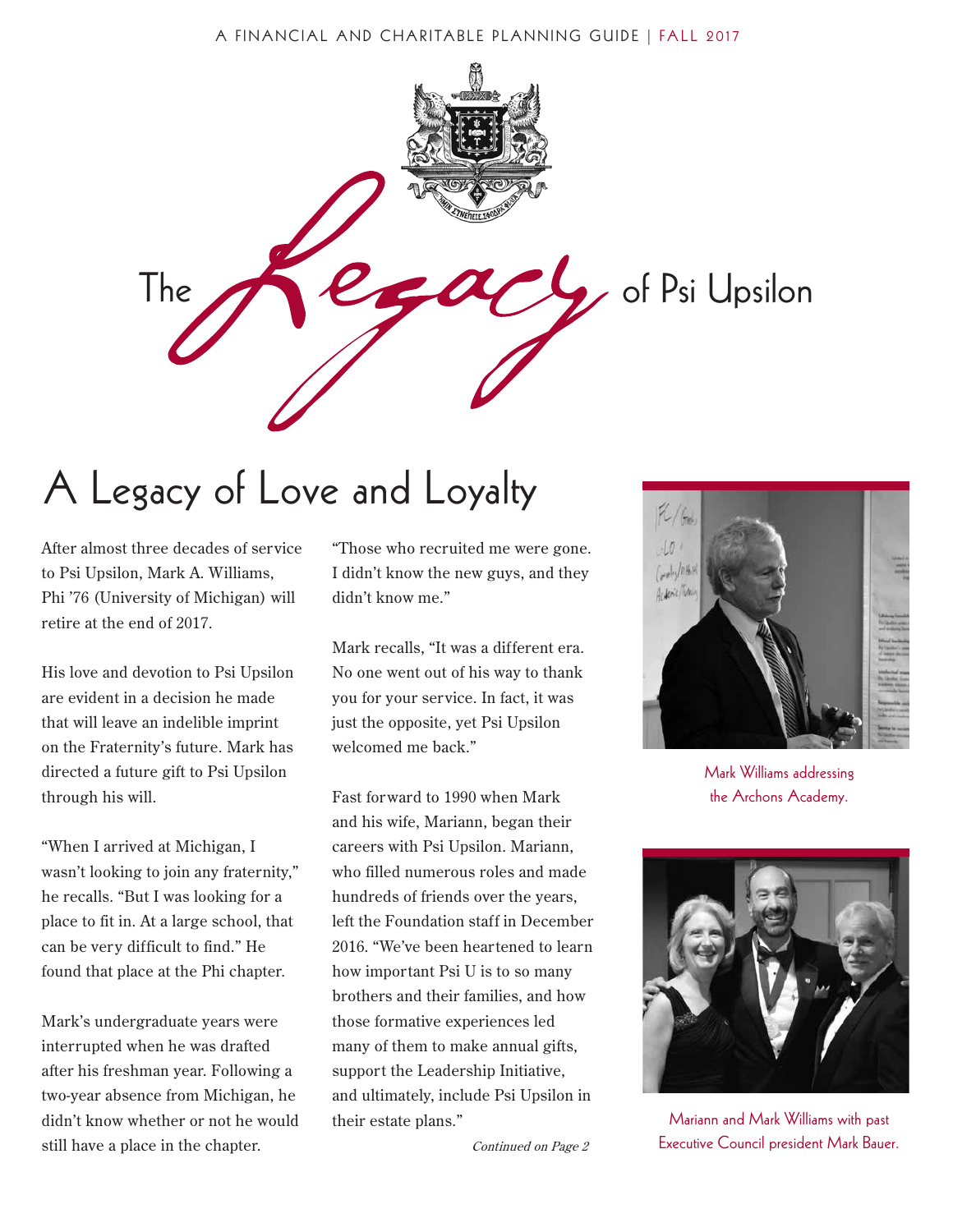### Schoepflin Society

The Schoepflin Society is a recognition club for those who have named Psi Upsilon as a beneficiary in their will, estate plan or other planned gift. The Society is named for Paul H. Schoepflin, Pi (Syracuse) 1912, whose bequest made him one Psi Upsilon's largest benefactors. Recognition of his gift and of yours will encourage others to follow your lead.

# A Legacy of Love and Loyalty

#### Continued from Page 1

Mark says his reason for giving goes right to the heart of the Psi U mission and values. "Psi Upsilon's mission is focused outwardly, for the benefit of others. We are 'united in friendship for the promotion of the highest moral, intellectual, and social excellence.' It's about what you do for others with the talents you have, the way you conduct yourself in society and how you choose to serve your community and your country."

This end requires sacrifice and self-giving, and Mark points to Psi U members he met whose lives epitomize that as a model for himself.

"From my role here, I see firsthand the results of gifts from wills and bequests. I see the link between my formative years on campus, and the present opportunity and duty to help form a new generation, to help them devote themselves to these values.

 "Young adults will always need strong moral guidance and values on which to structure their lives. We know Psi Upsilon is poised to offer that possibility through its leadership education and mentoring; and that it's our gifts that will help turn that potential into reality."

**COSILUPSILON'S** MISSION IS FOCUSED OUTWARDLY, FOR THE BENEFIT OF OTHERS.

—Mark Williams

Learn more about Mark and his career at www.psiu.org/contact.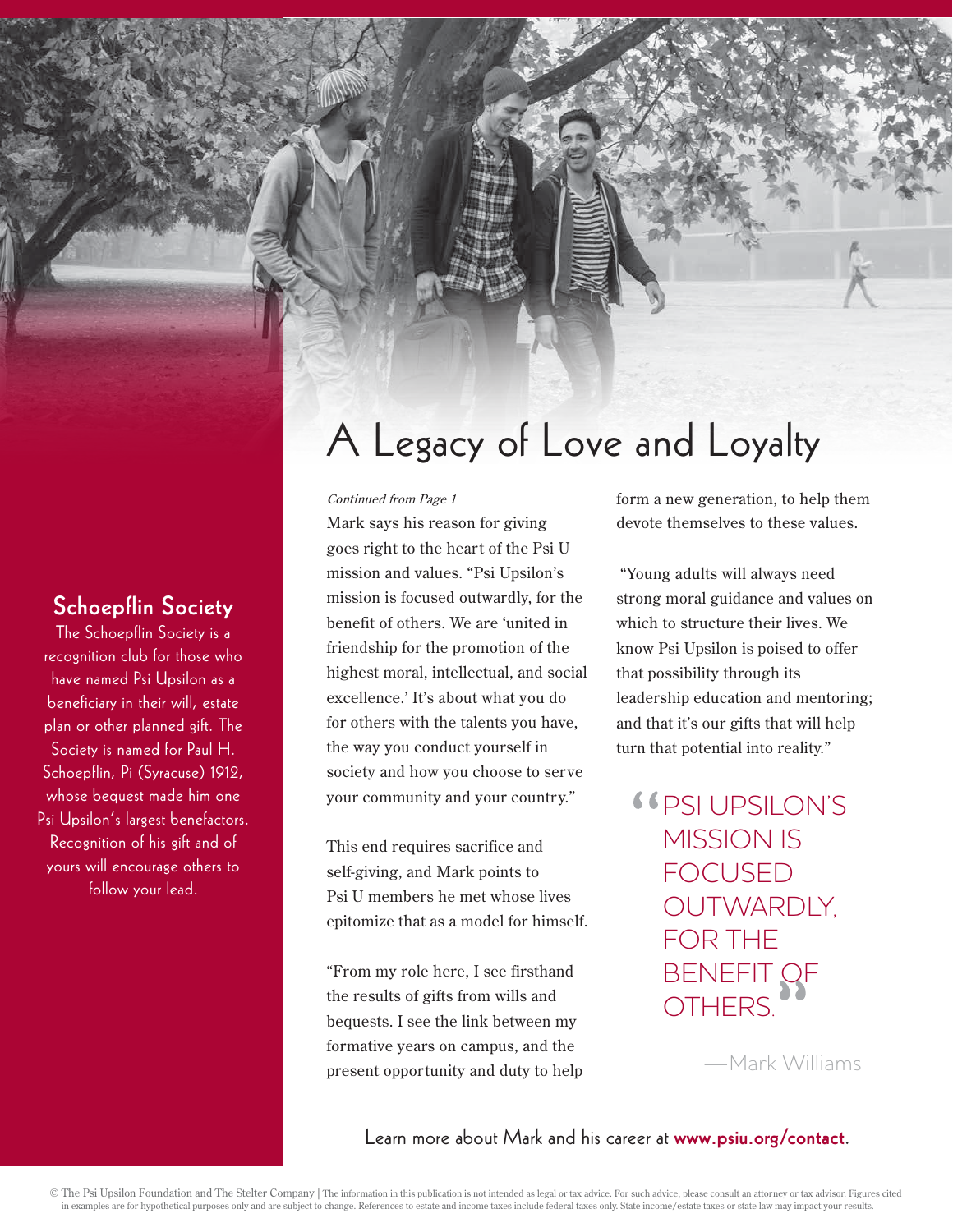

## Make the Impossible Possible in One Sentence Remember Psi Upsilon in Your Will or Living Trust

What if all you had to do to ensure that Psi Upsilon can support our members for years to come is to write a simple sentence? Sound impossible?

Securing the future of Psi U really is as simple as one sentence. By including a gift to The Psi Upsilon Foundation in your will, you can support our values of moral, intellectual and social excellence in our members tomorrow without giving away any of your assets today.

Including Psi Upsilon in your will is a popular gift to give because it is:

- **1. Affordable.** The actual giving of your gift occurs after your lifetime, so your current income is not affected.
- **2. Flexible.** Until your will goes into effect, you are free to alter your plans or change your mind.
- **3. Versatile.** You can give a specific item, a set amount of money or a percentage of your estate. You can also make your gift contingent upon certain events.

Delegates at this summer's Leadership Institute performed community service at a collective garden, food pantry and Habitat for Humanity.

 Use This Sentence

If you are ready to include a gift to The Psi Upsilon Foundation in your will, ask your attorney to add this suggested wording to your will:

I give to The Psi Upsilon Foundation, Indianapolis, Indiana, (the sum of  $\sqrt[6]{\frac{1}{2}}$  or  $\frac{1}{2}$ percent of the rest, residue and remainder of my estate) for its general purposes.



Learn how you can make an impact on Psi Upsilon's future with a gift. Contact Mark Williams at (317) 571-1833, Ext. 101, or maw@psiu.org today.